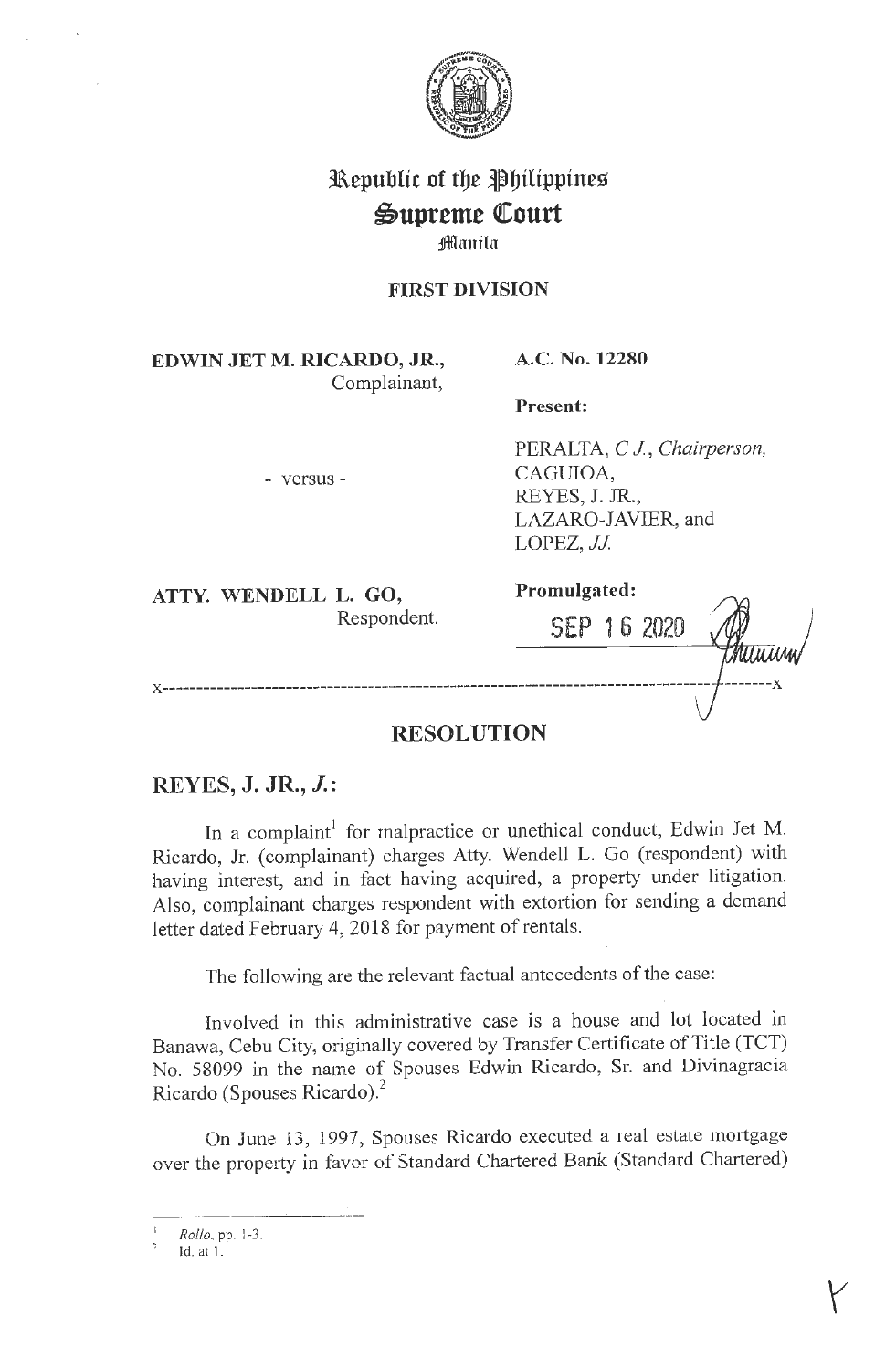to secure their obligation under a credit line agreement.<sup>3</sup> When Spouses Ricardo defaulted on their obligation to pay, Standard Chartered, through its counsel, Atty. Mark Anthony P. Lim of the Go & Lim Offices (respondent's law firm), filed a petition for extrajudicial foreclosure of the mortgage.<sup>4</sup> On May 22, 2006, the property was subjected to a public auction, wherein Integrated Credit and Corporate Services Co. (ICCSC) emerged as the highest bidder. On May 23, 2006, a certificate of sale was issued in favor of ICCSC. On May 24, 2006, the certificate of sale was registered and annotated on TCT No. 58099. Upon failure to redeem the property, ICCSC consolidated its ownership and thus, TCT No. 189957 was issued in the name of  $ICCSC.<sup>5</sup>$ 

On May 30, 2007, complainant and his brother, Jake Ricardo, sons of Spouses Ricardo, filed a complaint for annulment/reformation of contract, among others, against Standard Chartered, Sheriff Arthur Cabigon of the Regional Trial Court (RTC) of Cebu City, and the Register of Deeds of Cebu City, docketed as **Civil Case No. CEB-33420** before the RTC of Cebu, Branch 10 (Branch 10). The complaint was amended to include ICCSC as additional defendant and to add annulment of the consolidation of ownership as cause of action. This case was anchored on complainant and his brother's claim on the invalidity of the mortgage executed by their parents on their "family home" due to the lack of consent on their part as beneficiaries.<sup>6</sup>

Notably, in Civil Case No. CEB-33420, Standard Chartered's counsels of record were Attys. Joselito Ramon 0. Castillo and Leo L. Sefiires of the Calderon Davide Trinidad Tolentino & Castillo law firm, while ICCSC was represented by Attys. Jose Luis V. Agcaoili and Donald G. Delegencia of Agcaoili & Associates.<sup>7</sup>

While Civil Case No. CEB-33420 was pending, ICCSC, through its counsel, Agcaoili & Associates, filed an *ex parte* issuance of writ of possession, docketed as LRC Case No. 3732 before the RTC of Cebu, Branch 16 (Branch 16), which was granted in an Order<sup>8</sup> dated November 16,  $2011$ .<sup>9</sup> This Order was affirmed by the Court of Appeals (CA) in its Resolution dated April 24, 2012 in CA-G.R. SP No.  $0.6685$ <sup>10</sup> The Court also affirmed the grant of said writ of possession in its Resolution<sup>11</sup> dated September 27, 2017 in G.R. No. 204921. Complainant and his brother's motion for reconsideration was denied with finality by the Court in its Resolution dated February 19, 2018.<sup>12</sup>

Id. at 6-9.

 $\frac{4}{s}$  Id. at 420-422.

 $\frac{6}{7}$  Id. at 295.<br>  $\frac{1}{8}$  I. at 321.

Id. at f 8-20.

<sup>&</sup>lt;sup>9</sup> Id. at 2.<br><sup>10</sup> Penned by Associate Justice Gabriel T. Ingles, with Justices Eduardo B. Peralta, Jr. and Pamela Ann Abella Maxino, concurring; id. at 294.

 $11$  Id. at 294-300.

<sup>12</sup> Id. at 30 1-302.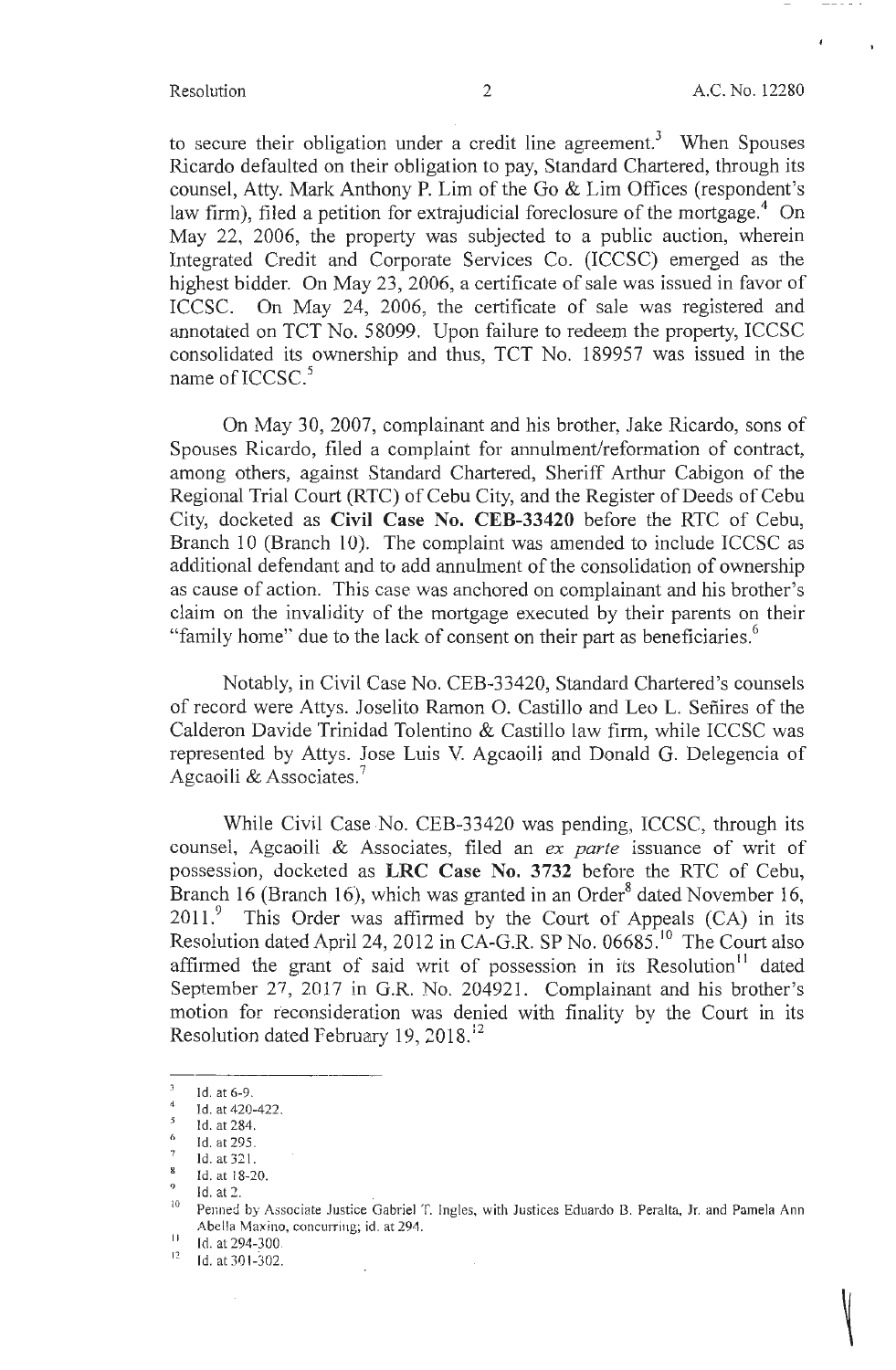Complainant and his brother moved to intervene in LRC Case No. 3 732, praying for Branch 16 to reconsider its November 16, 2011 Order, claiming rights over the subject property adverse to their parents who mortgaged the same without their consent.<sup>13</sup> In an Order<sup>14</sup> dated November 7, 2012, Branch 16 denied said motion for intervention. On September 18, 2013, complainant and his brother's motion for reconsideration was denied.<sup>15</sup> In a Decision<sup>16</sup> dated July 31, 2015 in CA-G.R. No. 08089, the CA affirmed the denial of the motion for intervention. The motion for reconsideration therein was likewise denied in the CA Resolution<sup>17</sup> dated May 4, 2016. The petition for review filed by complainant and his brother, questioning the denial of their motion for intervention suffered the same fate as the Court denied said petition in a Resolution dated October 19, 2016. An entry of judgment was issued thereon on March 29, 2017.<sup>18</sup>

Meanwhile, a Decision<sup>19</sup> dated March 20, 2015 was issued in Civil Case No. CEB-33420. Branch 10 dismissed the complaint for lack of merit. In the said case the RTC found that: (a) complainant and his brother failed to establish that the subject property was a family home; (b) even if it was established as a family home, it is not exempt from execution, forced sale, or attachment pursuant to Article 155(3) of the Family Code as it was made as a security for a loan; (c) complainant and his brother are strangers to the mortgage contract entered into by their parents, who notably are still alive and not assailing the validity of the mortgage as well as its foreclosure, and as such, have no standing to assail the validity of the contract entered into by their parents; and (d) complainant and his brother cannot be considered as beneficiaries of a family home as they are not dependent upon their parents for legal support. On October 7, 2016, the motion for reconsideration was denied.20 An appeal to the CA was then filed, pending at present per allegations in the complaint before us.<sup>21</sup>

On April 1, 2017, ICCSC, as seller, and respondent, as buyer, executed a Deed of Absolute Sale<sup>22</sup> for the sale of the subject property. On October 12, 2017, TCT No.  $107-2017005446^{23}$  was then issued in respondent's name. Sometime in February 2018, respondent, through counsel, sent a demand letter<sup>24</sup> to complainant and his brother for payment of rentals for the use of the property until possession thereof is surrendered.

 $14$  Id. at 21-34.<br>  $14$  Id. at 35-37.

 $^{15}$  Id. at 196.

Penned by Justice Jirosep Y. Lopez with Justices Pamela Ann Abella Maxino and Germano Francisco

D. Legaspi, concurring; id. at 193-203. 17 Penned by Justice Pamela Ann Abella Maxino with Justices Gabriel T. Ingles and Germano Francisco D. Legaspi, concurring; id. at 204-209.

<sup>18</sup>*Rollo,* p. 50.

<sup>&</sup>lt;sup>19</sup> Id. at 284-291.<br>
<sup>20</sup> Id. at 178.

 $\begin{bmatrix} 21 & 1d & 31 & 320 \\ 22 & 1d & 31 & 320 \\ 23 & 1d & 3d & 3d & 3d \end{bmatrix}$ 

<sup>23</sup> ld.at417-419. 24 **Id. at 57-58.**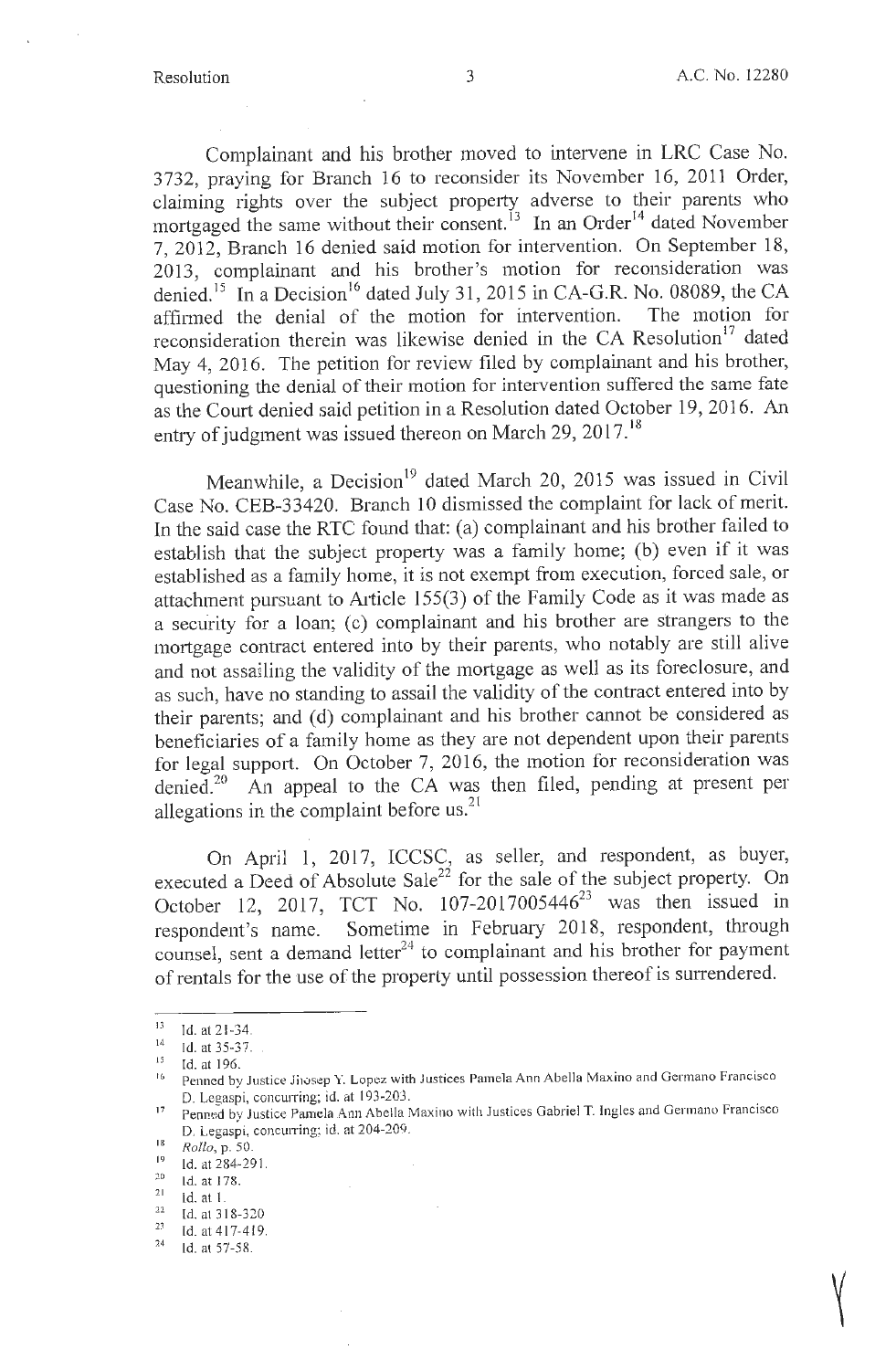Relevant in this administrative case, as well, is the fact that on January 11, 2018, Go & Lim Offices, through respondent, entered its appearance as collaborating counsel for ICCSC in LRC Case No.  $3732.<sup>25</sup>$ 

These developments prompted complainant to file the instant administrative case. Complainant charges respondent of having interest over a property under litigation; and of extorting money by sending a demand letter for payment of rentals.

In his Comment,<sup>26</sup> respondent vehemently denies the charges against him. He avers that he did not represent any party in any of the cases abovecited prior to his acquisition of the property in April 2017, until his appearance as collaborating counsel for ICCSC in LRC Case No. 3732. He emphasizes that he was already the legal owner of the property when he stood as collaborating counsel for ICCSC, particularly for the writ of possession case. As such, respondent maintains that the prohibition under Article  $1491(5)$  is inapplicable. Respondent further points out that as legal owner of the property, he has every right to appear as collaborating counsel and avail all legal remedies in order to protect his rights and interests as the owner, particularly the recovery of possession of the property, which complainant and his brother had deprived him of, as well as his predecessorin-interest, ICCSC. Lastly, his legal remedies as owner of the property include his right to send a demand letter for the payment of rentals as he was continuously deprived of the use and possession of his property due to complainant and his brother's unjustified insistence that their parents wrongfully mortgaged their "family home".

We resolve.

Basically, complainant alleges connivance among Standard Chartered, ICCSC, and respondent to dispossess him and his brother of their family home. It is complainant's contention that respondent, as Standard Chartered's counsel in the extra-judicial foreclosure, and later on as ICCSC's collaborating counsel in LRC Case No. 3732, cannot acquire the property subject of litigation without violating the Civil Code and his ethical duties as a member of the Bar.

The Court does not agree.

Article  $1491(5)$  of the Civil Code provides:

Article 1491. The following persons cannot acquire by purchase, even at a public or judicial auction, either in person or through the mediation of another:

<sup>2</sup>  $\frac{25}{10}$  ld. at 59-60.

<sup>26</sup>Id. at 170-182.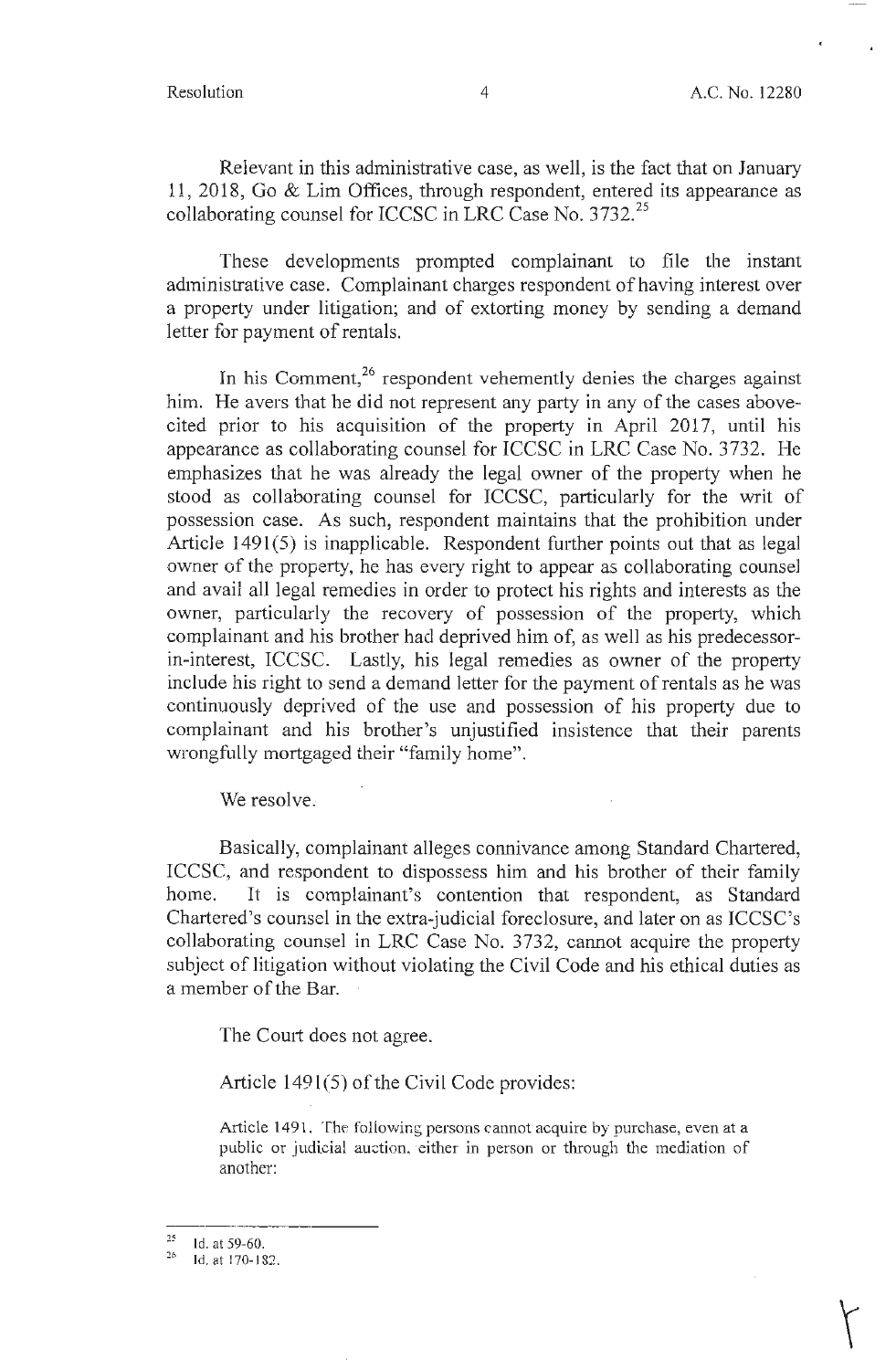Article 1491. The following persons cannot acquire by purchase, even at a public or judicial auction, either in person or through the mediation of another:

**xxxx** 

(5) Justices, judges, prosecuting attorneys, clerks of superior and inferior courts, and other officers and employees connected with the administration of justice, the property and rights in litigation or levied upon an execution before the court within whose jurisdiction or territory they exercise their respective functions; this prohibition includes the act of acquiring by assignment and **shall apply to lawyers, with respect to the property and rights which may be the object of any litigation in which they may take part by virtue of their profession.** (Emphasis supplied)

Undeniably, the Civil Code, in relation to the canons of professional ethics, prohibit the purchase by lawyers of any interest in the subject matter of the litigation in which they participated by reason of their profession. The rationale behind this prohibition is founded on public policy, which disallows such transactions in view of the fiduciary relationship involved, *i.e.,* the relation of trust and confidence and the peculiar control exercised by these persons. The prohibition seeks to prevent the undue advantage that an attorney, by virtue of his office, may take through the credulity and ignorance of his client. $^{27}$ 

Guided by the foregoing, it should be emphasized that for the prohibition to apply, the sale or assigmnent of the property must take place during the pendency of the litigation involving the property to which the lawyer participated.

In this regard, we sustain respondent's position that the prohibition under Article  $1491(5)$  is inapplicable.

Contrary to complainant's misleading allegations in this case, respondent's interest in the subject property was acquired *before* he intervened as collaborating counsel for ICCSC and that said interest is, in fact, not inconsistent with that of his client.<sup>28</sup> Too, it is noteworthy that the authority given by ICCSC to respondent to represent it as collaborating counsel was specifically limited to LRC Case No.  $3732$ ,<sup>29</sup> which already attained finality per the Court's Resolution dated February 19, 2018.

The fact that his law firm was Standard Chartered's counsel in the extra-judicial foreclosure proceedings is likewise of no moment. Records show that his firm's participation in the proceedings was already concluded after the consolidation of title in ICCSC's name upon Spouses Ricardo's failure to exercise their right of redemption, or even before the institution of Civil Case No. CEB-33420. It is important to emphasize that after said

<sup>27</sup>*Santos v. Atty Arrojado,* A.C. No. 8502 citing *Pena v. Delos Santos,* 782 Phil. (2016).

<sup>28</sup>*See Del Rosario* v. *Millado,* 136 Phil. 94 (1969).

<sup>29</sup> Secretary's Certificate, *Rollo,* pp. 61-62.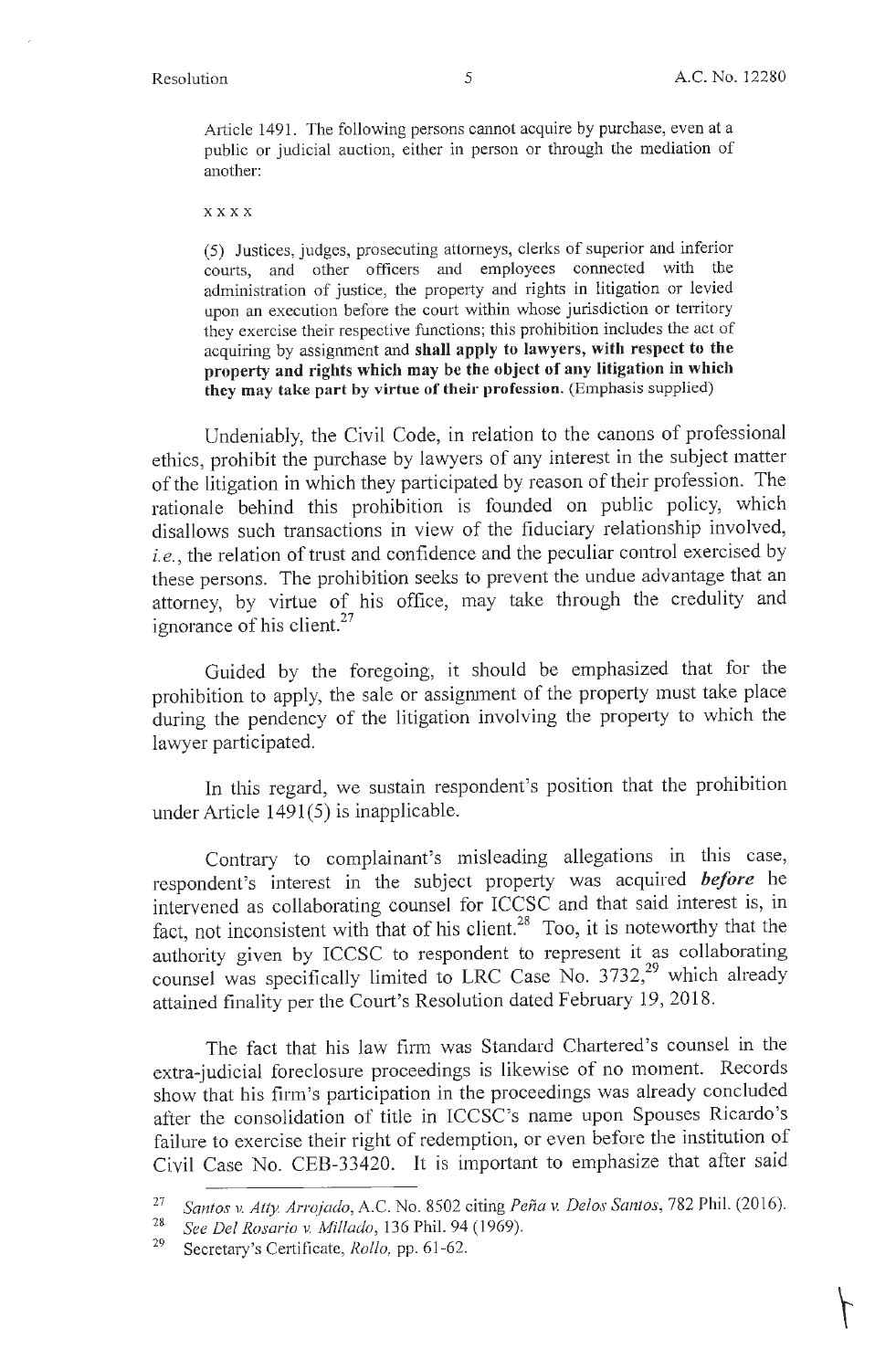3732. Evidently, it was not professional misconduct or unethical practice for respondent to acquire the property as the same was not involved in any litigation he was handling when he acquired the same.<sup>30</sup>

It is also important to point out that aside from complainant's bare allegations, the records are bereft of any shred of evidence that ICCSC acted or mediated on behalf of respondent or that the latter was the ultimate beneficiary when it acquired the property at the public auction. Neither was there any proof adduced, much less substantial evidence, to prove complainant's claim of connivance among Standard Chartered, ICCSC, and respondent for the latter to acquire the mortgaged property.

Likewise, the charge of extortion lacks legal or factual anchorage to warrant consideration. As it is at present, records show that respondent is the registered owner of the subject property. Needless to say, a property owner's act of issuing a demand letter against persons who unjustifiably occupy his property and refuse to surrender the same does not suffice to prove the serious allegation of extortion.

Section 1, Rule 139-B of the Rules of Court, as amended by Bar Matter No. 1645, states that administrative complaints against lawyers must be verified and supported by affidavits of persons who have personal knowledge of the facts alleged therein or by documents which may substantiate said allegations. Jurisprudence dictates that in administrative proceedings, complainants bear the burden of proving the allegations in their complaints by substantial evidence. $31$  This, the complainant failed to discharge.

Where a lawyer's integrity is questioned through an administrative complaint for disbarment, suspension, or discipline, this Court, as the ultimate arbiter of such proceedings, is duty-bound to ascertain the veracity of the charges involved. When the charges lack merit, as in this case, the Court will not hesitate to dismiss the case.

**WHEREFORE,** the present administrative case is **DISMISSED** for lack of merit.

#### **SO ORDERED.**

JØSE C. REVES, JR.

<sup>&</sup>lt;sup>30</sup> See Guevara v. Calalang, 202 Phil. 328, 332 (1982).<br><sup>31</sup> Re: Letter of Lucena Ofendoreyes Alleging Illicit Activities of a Certain Atty. Cajayon Involving Cases *in the Court of Appeals, Cagayan de Oro City,* 8 10 Phil. 369, 374(2017).